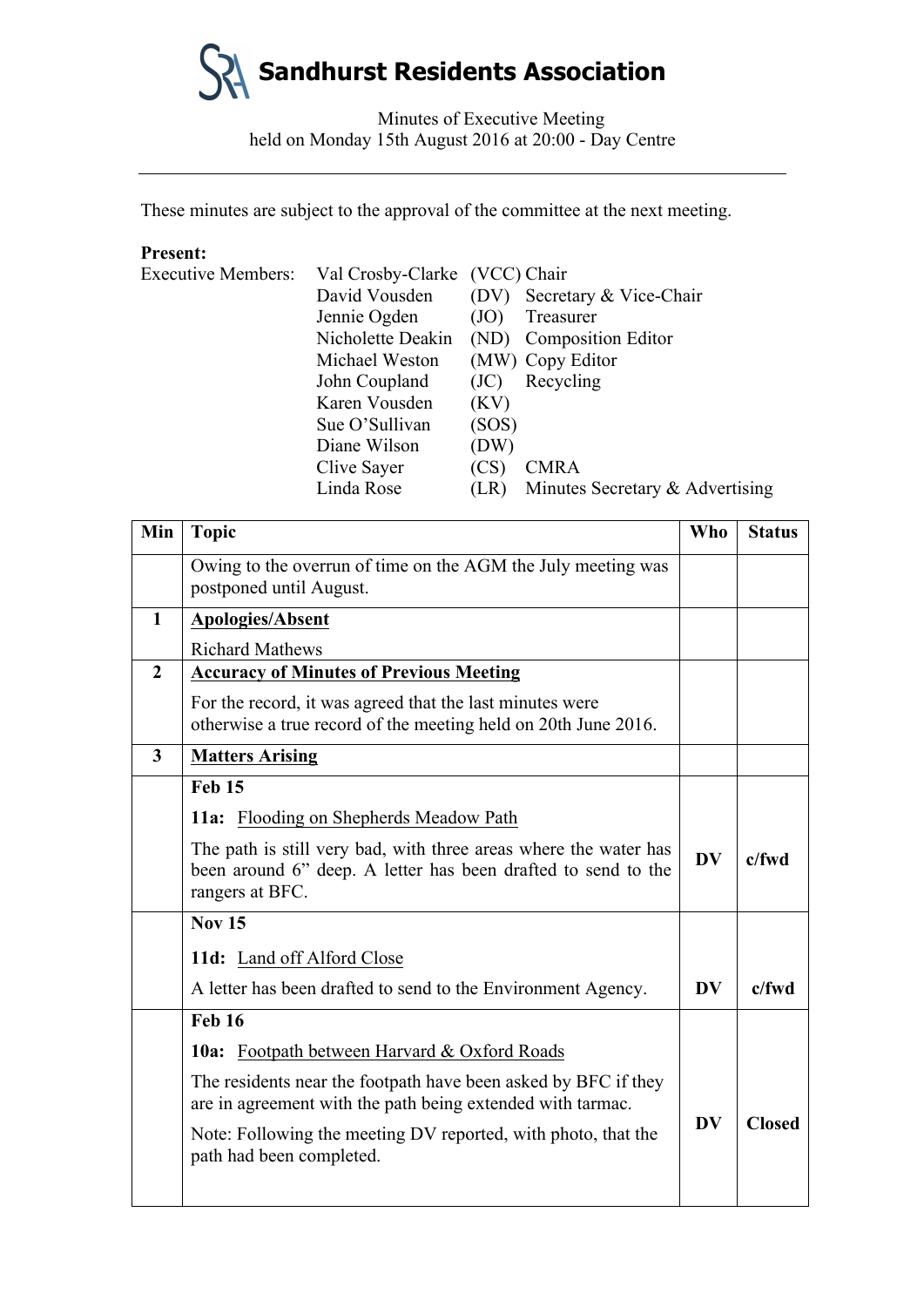**Sandhurst Residents Association**

## Minutes of Executive Meeting held on Monday 15th August 2016 at 20:00 - Day Centre

| Min                    | <b>Topic</b>                                                                                                                                                      | <b>Who</b> | <b>Status</b> |
|------------------------|-------------------------------------------------------------------------------------------------------------------------------------------------------------------|------------|---------------|
|                        | Apr 16                                                                                                                                                            |            |               |
|                        | 11b: Magazine article                                                                                                                                             |            |               |
|                        | An article in the magazine to be written to detail restrictions on<br>times when noise with building works are not allowed, once the<br>rules can be established. | <b>MW</b>  | $c$ /fwd      |
|                        | <b>May 16</b>                                                                                                                                                     |            |               |
|                        | Website<br>7a:                                                                                                                                                    |            |               |
|                        | There has been no response from the request for a meeting with<br>the team at Sandhurst School to agree arrangements for<br>maintaining the website.              | <b>DW</b>  | $c$ /fwd      |
|                        | Recycling<br>8a:                                                                                                                                                  |            |               |
|                        | The trip to the recycling centre was described as a very<br>interesting day by the attendees.                                                                     | <b>VCC</b> | <b>Closed</b> |
|                        | June 16                                                                                                                                                           |            |               |
|                        | Advertising payments<br><b>6a:</b>                                                                                                                                |            |               |
|                        | All payments for the June and September editions have been<br>received and banked, totalling £1,998.00.                                                           | LR         | <b>Closed</b> |
| $\boldsymbol{\Lambda}$ | <b>Treasurer's Report</b>                                                                                                                                         |            |               |
|                        | <b>Current Account</b><br>£8,271.36                                                                                                                               |            |               |
|                        | Reserve Account<br>£29,905.42                                                                                                                                     |            |               |
|                        | <b>Total</b><br>£38,176.78                                                                                                                                        |            |               |
| 5                      | <b>Donations</b>                                                                                                                                                  |            |               |
|                        | Nothing to report.                                                                                                                                                |            |               |
|                        |                                                                                                                                                                   |            |               |
| 6                      | <b>Magazine</b>                                                                                                                                                   |            |               |
|                        | The magazine is waiting for articles to be delivered.                                                                                                             |            |               |
| 7                      | Website                                                                                                                                                           |            |               |
|                        | Nothing to report. See matters arising                                                                                                                            |            |               |
|                        |                                                                                                                                                                   |            |               |
| 8                      | <b>Recycling</b>                                                                                                                                                  |            |               |
|                        | Nothing to report.                                                                                                                                                |            |               |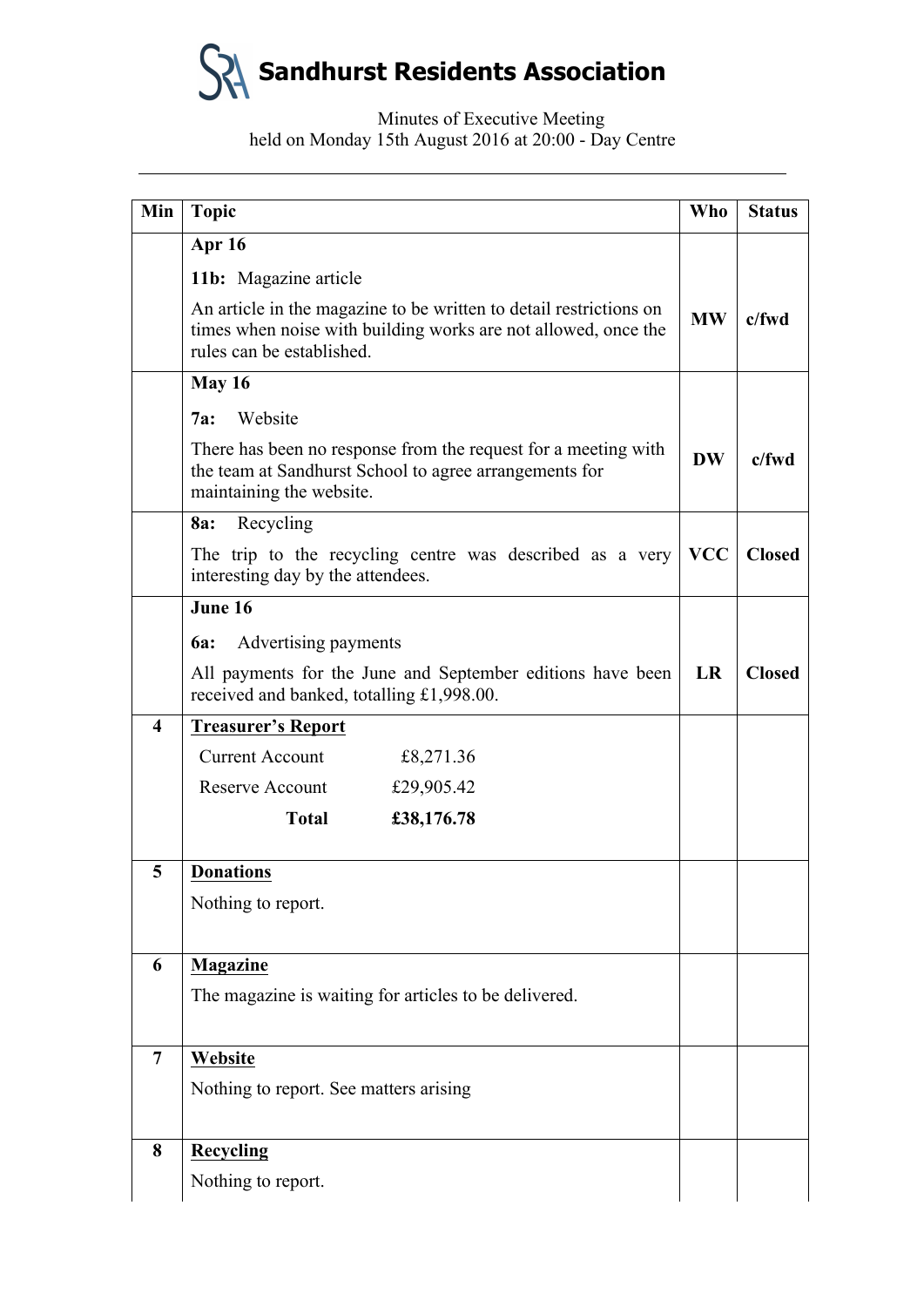**Sandhurst Residents Association**

## Minutes of Executive Meeting held on Monday 15th August 2016 at 20:00 - Day Centre

| Min             | <b>Topic</b>                                                                                                                                                                                                                                                                                                                                                                                                                                                                                                   | <b>Who</b> | <b>Status</b> |
|-----------------|----------------------------------------------------------------------------------------------------------------------------------------------------------------------------------------------------------------------------------------------------------------------------------------------------------------------------------------------------------------------------------------------------------------------------------------------------------------------------------------------------------------|------------|---------------|
|                 |                                                                                                                                                                                                                                                                                                                                                                                                                                                                                                                |            |               |
| 9               | Projects                                                                                                                                                                                                                                                                                                                                                                                                                                                                                                       |            |               |
|                 | Nothing to report                                                                                                                                                                                                                                                                                                                                                                                                                                                                                              |            |               |
|                 |                                                                                                                                                                                                                                                                                                                                                                                                                                                                                                                |            |               |
| 10              | <b>Planning</b>                                                                                                                                                                                                                                                                                                                                                                                                                                                                                                |            |               |
|                 | Nothing to report.                                                                                                                                                                                                                                                                                                                                                                                                                                                                                             |            |               |
| 11              | AOB:                                                                                                                                                                                                                                                                                                                                                                                                                                                                                                           |            |               |
| 11a             | LED street lights                                                                                                                                                                                                                                                                                                                                                                                                                                                                                              |            |               |
|                 | A resident has expressed concern about reports that some LED<br>street lighting emits too much blue light. This can inhibit the<br>release of melatonin, which is needed for inducing sleep. The<br>BFC will be asked to comment.                                                                                                                                                                                                                                                                              | <b>DV</b>  |               |
| 11 <sub>b</sub> | Distributors Party                                                                                                                                                                                                                                                                                                                                                                                                                                                                                             |            |               |
|                 | The date has been provisionally set for $24th$ October, providing<br>the Day Centre is free. This will replace the October Executive<br>Committee meeting in October.                                                                                                                                                                                                                                                                                                                                          |            |               |
| 11c             | Confirm availability to VCC by e-mail.                                                                                                                                                                                                                                                                                                                                                                                                                                                                         | <b>ALL</b> |               |
| 11d             | Check that the Day Centre is free.                                                                                                                                                                                                                                                                                                                                                                                                                                                                             | <b>DV</b>  |               |
| 11e             | <b>Delivery Trucks</b>                                                                                                                                                                                                                                                                                                                                                                                                                                                                                         |            |               |
|                 | The trucks delivering to the Tesco convenience store are much<br>bigger than was expected originally, often blocking access to<br>the car park. The delivery vehicles to the Co-Op are also<br>causing problems, having already demolished a wall, delivering<br>early on Sunday mornings and using Sycamore Close to turn<br>round, resulting in damaged street signs. A resident has written<br>to Michael Brossard with photographic evidence, and the issue<br>will be raised at the next Liaison meeting. | <b>VCC</b> |               |
| 11f             | It would be useful to collect a list of dates and times of when<br>oversized trucks are observed being used for delivery.                                                                                                                                                                                                                                                                                                                                                                                      | <b>ALL</b> |               |
| 11g             | NatWest Bank                                                                                                                                                                                                                                                                                                                                                                                                                                                                                                   |            |               |
|                 | NatWest bank have written to say that they will introduce bank<br>charges for accounts in credit, although the details of what this<br>will involve are unclear. DV reported that the changes will<br>double the charges that the Day Centre already pays, as the<br>concessions for charities will be removed. NatWest are to be<br>asked to clarify the new charges.                                                                                                                                         | <b>JO</b>  |               |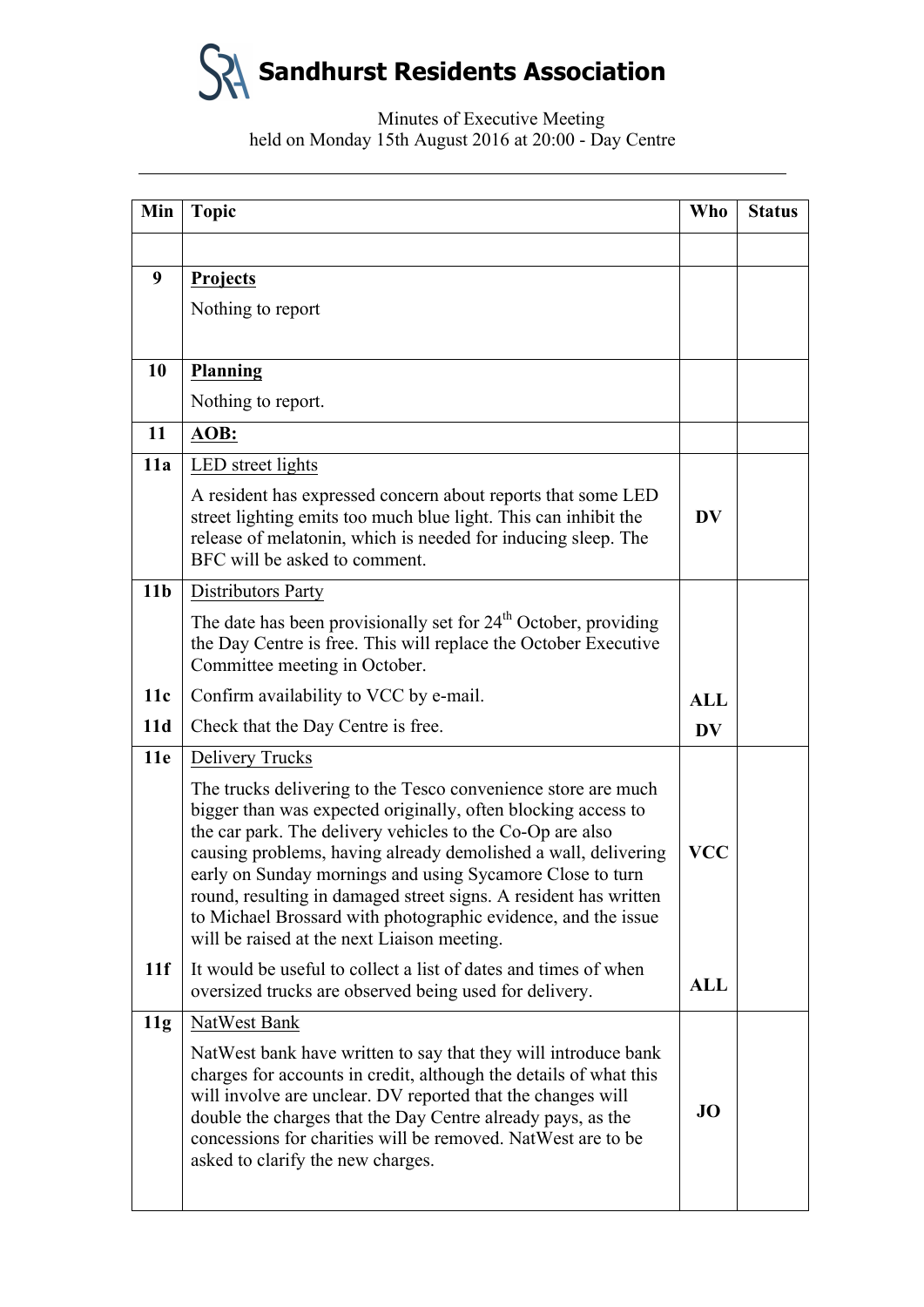**Sandhurst Residents Association**

Minutes of Executive Meeting held on Monday 15th August 2016 at 20:00 - Day Centre

| Min             | <b>Topic</b>                                                                                                                                                                                                                                                                                                                                                                                                                                        | Who        | <b>Status</b> |
|-----------------|-----------------------------------------------------------------------------------------------------------------------------------------------------------------------------------------------------------------------------------------------------------------------------------------------------------------------------------------------------------------------------------------------------------------------------------------------------|------------|---------------|
| 11 <sub>h</sub> | Local Plan<br>MW received an email reminding him that he had not registered<br>any comments on the Comprehensive Local Plan Issues and<br>Options Event. The e-mail was sent on $18th$ July for an event<br>that was held from $13th$ June to $25th$ July. No other committee<br>members had heard of it. The question of the committee's<br>involvement will be raised at the Liaison meeting.                                                     | <b>VCC</b> |               |
| 11i             | <b>Trees in Constable Way</b><br>The trees providing a sound barrier between the gardens of<br>Constable Way and Laundry Way are growing out of control.<br>On enquiry, the Council says householders can prune them but<br>are responsible for removing the waste. The Council are very<br>quick to complain when householders' trees grow too large, but<br>do not appear to adhere to the same standards. BFC to be asked<br>to comment.         | <b>DV</b>  |               |
| 11j             | Library<br>There seems to be some confusion over the future of the library.<br>It was thought that the plan for the next three years would be to<br>run it with more automation and volunteers, but this may not be<br>the final decision. LR to enquire.<br>Note: Following the meeting it was established that the current<br>status is that the review is ongoing. There will be further<br>consultation and a final decision given in November. | LR         | $c$ /fwd      |
|                 | The meeting closed at 21:20                                                                                                                                                                                                                                                                                                                                                                                                                         |            |               |